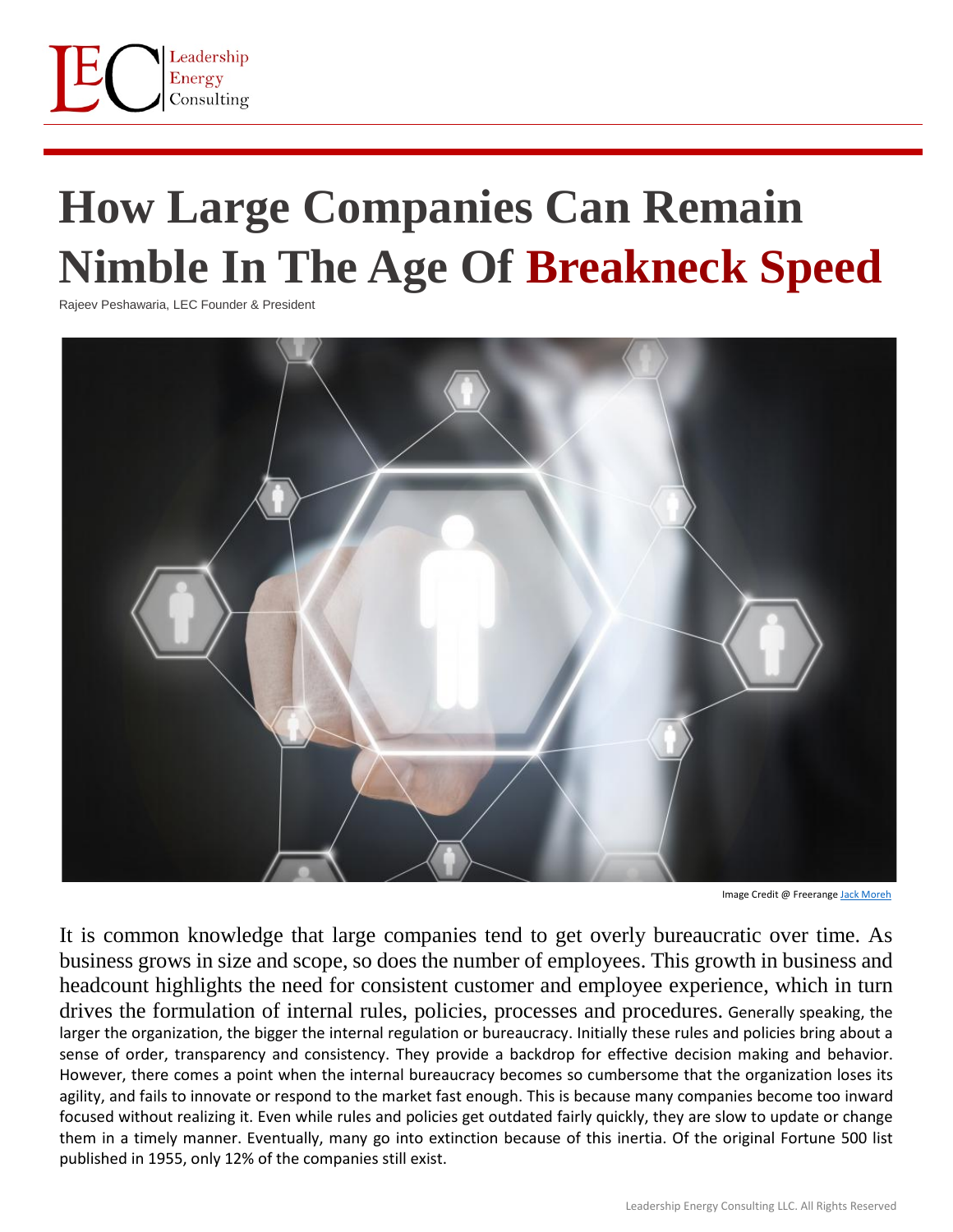In today's market, speed is everything. A key question facing large companies therefore is how to remain nimble and agile in an ever changing landscape. Corporate Boards insist that management establish detailed policies, procedures and limits of authority guidelines for nearly everything that the company does. With increasing responsibility placed on Board Directors, this need is understandable. But when the same policies and limits – which are always established for good reason at a certain point in time – start to become counter-productive, no one reacts fast enough to do something about it. This phenomenon is not new. Steve Kerr, in his academy classic article titled "**On the Folly of Rewarding A While Hoping for B**" provided many such examples over three decades ago. For instance, he points out that while most companies hope that their officers would downsize, delayer and restructure their organizations as needed in order to remain efficient and nimble, what is rewarded is adding staff, adding budgets and adding Hay points. Even while some of the most valuable companies today are run by just a handful of staff, jobs in big companies are evaluated based on headcount, budget and "scope," leaving little incentive for anyone to *rightsize* or delayer proactively.

The rate and speed of disruption now is greater than ever before, so Kerr's warning is even more relevant today. Unless companies find a way to act fast, they risk extinction. So what's the solution? Neville Isdel, former CEO of Coca-Cola had an interesting way to describe Coke's organizational dilemma, which was to decide what the center does and what the field does. He called it *Freedom Within a Framework,* which gave tremendous freedom to geographic leadership teams to run the business as they saw fit as long as they remained within a pre-designed framework. A minimum core was nonnegotiable and every geography was required to abide by those guidelines, and everything else was left to the discretion of the geographies. The answer to today's need for speed might just be something along the same lines.

But how can *Freedom Within a Framework* be used as a general principle? On one hand, rules are needed to maintain order and integrity. On the other hand, the rate of change demands flexibility and agility to survive and thrive. One way to solve for this dilemma might be to lead more with values and less with rules because:

- The shelf life of values is much longer than that of rules and policies.
- Values tend to be broader than specific rules  $-$  they provide principles or guidelines for behavior rather than strict boundaries.
- A company's rules and policies usually stem from its values. At least they should. So as long as employees do not violate the values while conducting business, everything should be fine.

A simple example will illustrate the idea. A company's rule book might say that employees must show up at work punctually at 9AM every day. To enforce this rule, many companies introduced the punch card system which records arrival and departure times of employees. The same company's values might include things like:

- Think and act like an owner
- Provide excellent customer service at all times
- Strive for excellence to produce the best possible outcomes for the company

It is no secret that with 24/7 connectivity, business has also become 24/7. Employees in different time zones routinely work at odd hours of the night to meet customer needs in another time zone, or to attend global conference calls. So as long as someone is living the values diligently and delivering satisfactory results, how important is the 9 am punctuality rule? And what's wrong with a manager allowing their people flexibility as long as there is no let up on productivity, integrity and overall results? It is ironical that on one hand companies expect their employees to think and act like owners, on the other they impose rules upon rules, leaving no room for creativity.



Image Credit @ Freerange Jack [Moreh](https://freerangestock.com/photos/48626/internet-of-things-concept.html)